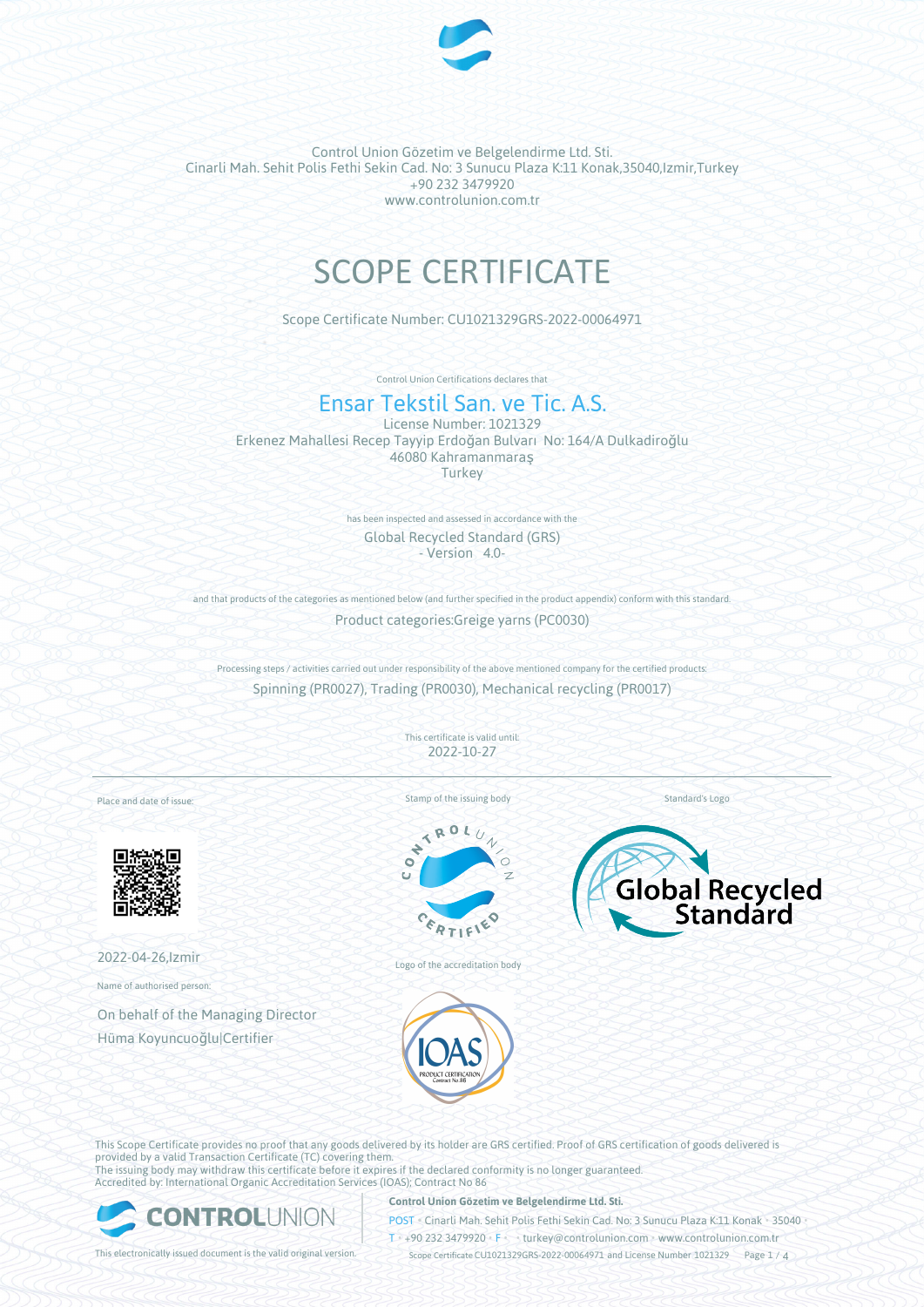

**Ensar Tekstil San. ve Tic. A.S. Global Recycled Standard (GRS)**

### **Products Appendix to Certificate no.CU1021329GRS-2022-00064971**

In specific the certificate covers the following products:

| <b>Product category</b> | <b>Product details</b>         | <b>Material composition</b>                                                                                    | Label grade   |  |
|-------------------------|--------------------------------|----------------------------------------------------------------------------------------------------------------|---------------|--|
| Greige yarns (PC0030)   | Carded yarns (PD0067)          | 50.0%Recycled pre-consumer Cotton (RM0106)<br>50.0%Cotton (RM0102)                                             | Pre-Consumer  |  |
| Greige yarns (PC0030)   | Open-end yarns (PD0066)        | 30.0%Cotton (RM0102)<br>70.0%Recycled pre-consumer Cotton (RM0106)                                             | Pre-Consumer  |  |
| Greige yarns (PC0030)   | Carded yarns (PD0067)          | 22.0%Recycled pre-consumer Cotton (RM0106)<br>5.0%Elastane (Spandex) (RM0160)<br>73.0% Organic Cotton (RM0104) | Pre-Consumer  |  |
| Greige yarns (PC0030)   | Carded yarns (PD0067)          | 70.0% Organic Cotton (RM0104)<br>25.0%Recycled pre-consumer Cotton (RM0106)<br>5.0%Elastane (Spandex) (RM0160) | Pre-Consumer  |  |
| Greige yarns (PC0030)   | Carded yarns (PD0067)          | 40.0%Recycled pre-consumer Cotton (RM0106)<br>5.0%Elastane (Spandex) (RM0160)<br>55.0%Cotton (RM0102)          | Pre-Consumer  |  |
| Greige yarns (PC0030)   | Carded yarns (PD0067)          | 40.0%Recycled pre-consumer Cotton (RM0106)<br>60.0%Cotton (RM0102)                                             | Pre-Consumer  |  |
| Greige yarns (PC0030)   | Carded yarns (PD0067)          | 70.0%Cotton (RM0102)<br>30.0%Recycled pre-consumer Cotton (RM0106)                                             | Pre-Consumer  |  |
| Greige yarns (PC0030)   | Carded yarns (PD0067)          | 25.0%Recycled pre-consumer Cotton (RM0106)<br>70.0% Organic Cotton (RM0104)<br>5.0%Elastane (Spandex) (RM0160) | Pre-Consumer  |  |
| Greige yarns (PC0030)   | Carded yarns (PD0067)          | 75.0% Organic Cotton (RM0104)<br>20.0%Recycled pre-consumer Cotton (RM0106)<br>5.0%Elastane (Spandex) (RM0160) | Pre-Consumer  |  |
| Greige yarns (PC0030)   | Carded yarns (PD0067)          | 75.0% Organic Cotton (RM0104)<br>25.0%Recycled pre-consumer Cotton (RM0106)                                    | Pre-Consumer  |  |
| Greige yarns (PC0030)   | Carded yarns (PD0067)          | 80.0%Cotton (RM0102)<br>20.0%Recycled post-consumer Cotton (RM0107)                                            | Post-Consumer |  |
| Greige yarns (PC0030)   | Carded yarns (PD0067)          | 20.0%Recycled pre-consumer Cotton (RM0106)<br>80.0%Cotton (RM0102)                                             | Pre-Consumer  |  |
| Greige yarns (PC0030)   | Carded yarns (PD0067)          | 80.0% Organic Cotton (RM0104)<br>20.0%Recycled pre-consumer Cotton (RM0106)                                    | Pre-Consumer  |  |
| Greige yarns (PC0030)   | Normally combed yarns (PD0102) | 25.0%Recycled pre-consumer Cotton (RM0106)<br>75.0%Organic Cotton (RM0104)                                     | Pre-Consumer  |  |
| Greige yarns (PC0030)   | Open-end yarns (PD0066)        | 100.0%Recycled pre-consumer Cotton (RM0106)                                                                    | Pre-Consumer  |  |
| Greige yarns (PC0030)   | Open-end yarns (PD0066)        | 80.0%Recycled pre-consumer Cotton (RM0106)<br>20.0%Cotton (RM0102)                                             | Pre-Consumer  |  |
| Greige yarns (PC0030)   | Open-end yarns (PD0066)        | 80.0%Cotton (RM0102)<br>20.0%Recycled pre-consumer Cotton (RM0106)                                             | Pre-Consumer  |  |
| Greige yarns (PC0030)   | Open-end yarns (PD0066)        | Pre-Consumer<br>80.0%Organic Cotton (RM0104)<br>20.0%Recycled pre-consumer Cotton (RM0106)                     |               |  |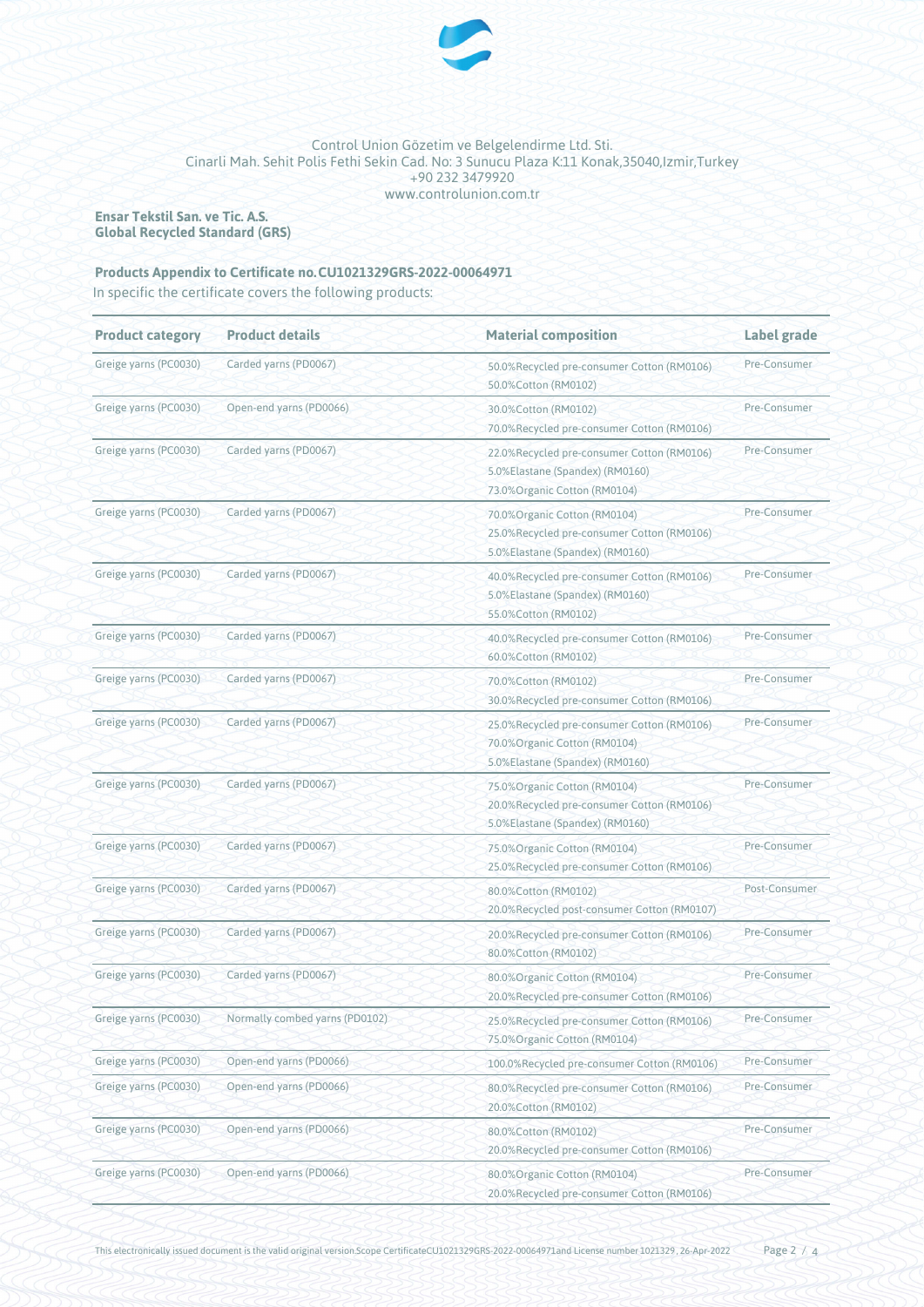

#### **Ensar Tekstil San. ve Tic. A.S. Global Recycled Standard (GRS)**

| <b>Product category</b> | <b>Product details</b>  | <b>Material composition</b>                                                | Label grade<br>Pre-Consumer |
|-------------------------|-------------------------|----------------------------------------------------------------------------|-----------------------------|
| Greige yarns (PC0030)   | Open-end yarns (PD0066) | 76.0%Cotton (RM0102)<br>24.0%Recycled pre-consumer Cotton (RM0106)         |                             |
| Greige yarns (PC0030)   | Open-end yarns (PD0066) | 75.0%Cotton (RM0102)<br>25.0%Recycled pre-consumer Cotton (RM0106)         | Pre-Consumer                |
| Greige yarns (PC0030)   | Open-end yarns (PD0066) | 70.0%Cotton (RM0102)<br>30.0%Recycled pre-consumer Cotton (RM0106)         | Pre-Consumer                |
| Greige yarns (PC0030)   | Open-end yarns (PD0066) | 35.0%Recycled pre-consumer Cotton (RM0106)<br>65.0%Cotton (RM0102)         | Pre-Consumer                |
| Greige yarns (PC0030)   | Open-end yarns (PD0066) | 40.0%Recycled post-consumer Cotton (RM0107)<br>60.0%Cotton (RM0102)        | Post-Consumer               |
| Greige yarns (PC0030)   | Open-end yarns (PD0066) | 50.0%Cotton (RM0102)<br>50.0%Recycled post-consumer Cotton (RM0107)        | Post-Consumer               |
| Greige yarns (PC0030)   | Open-end yarns (PD0066) | 50.0%Cotton (RM0102)<br>50.0%Recycled pre-consumer Cotton (RM0106)         | Pre-Consumer                |
| Greige yarns (PC0030)   | Open-end yarns (PD0066) | 50.0%Organic Cotton (RM0104)<br>50.0%Recycled pre-consumer Cotton (RM0106) | Pre-Consumer                |
| Greige yarns (PC0030)   | Open-end yarns (PD0066) | 45.0%Recycled post-consumer Cotton (RM0107)<br>55.0%Cotton (RM0102)        | Post-Consumer               |
| Greige yarns (PC0030)   | Open-end yarns (PD0066) | 40.0%Recycled pre-consumer Cotton (RM0106)<br>60.0%Cotton (RM0102)         | Pre-Consumer                |
| Greige yarns (PC0030)   | Open-end yarns (PD0066) | 25.0%Recycled pre-consumer Cotton (RM0106)<br>75.0%Organic Cotton (RM0104) | Pre-Consumer                |

Products made with Organic fibers are also certified to the Organic Content Standard or Global Organic Textile Standard.

Place and date of issue:



2022-04-26,Izmir

Name of authorised person:

On behalf of the Managing Director Hüma Koyuncuoğlu|Certifier





Logo of the accreditation body



Standard's logo